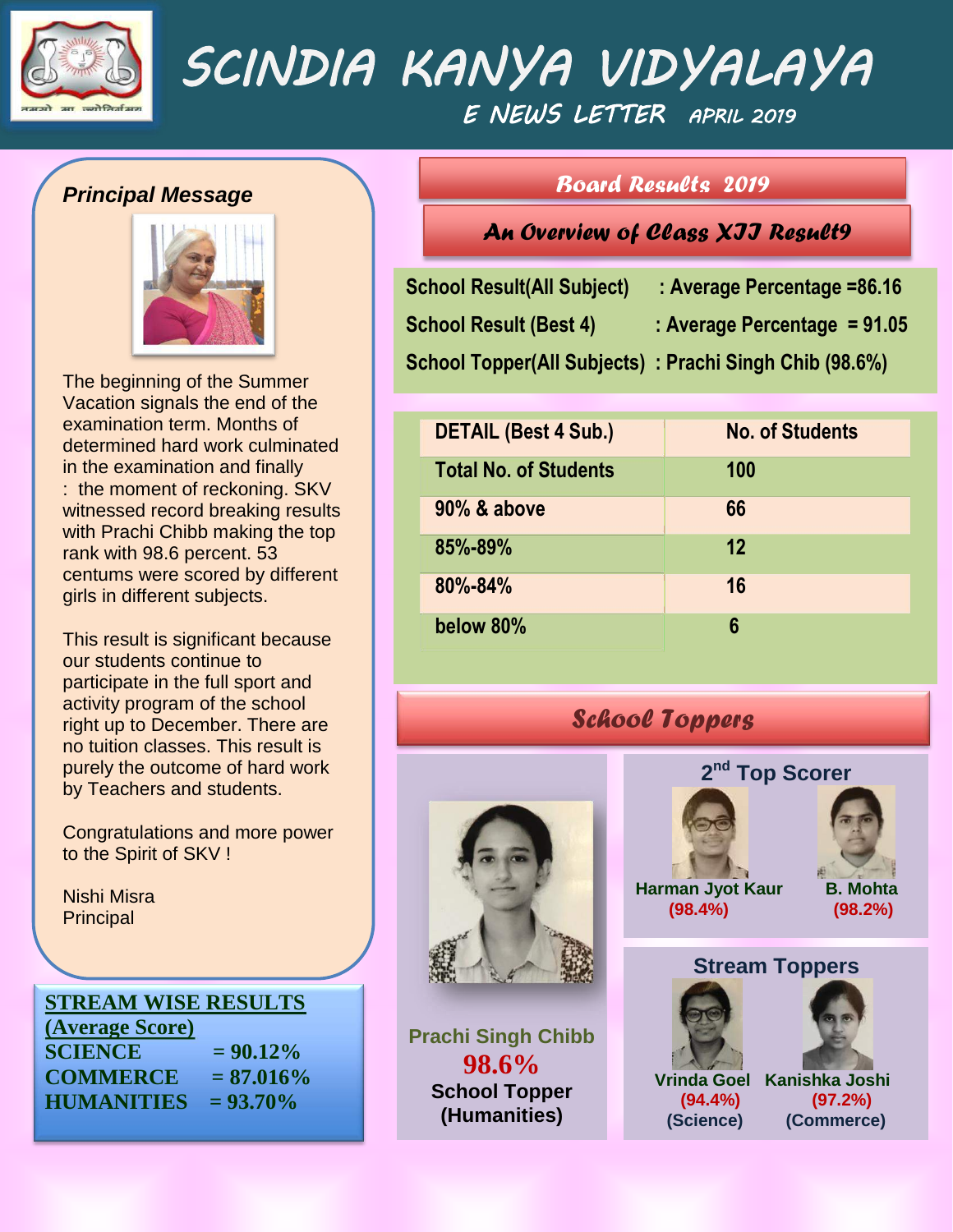| Code - Subject                 | <b>Count</b> | <b>Max. Marks</b> | <b>Average</b> | No. of Max       |
|--------------------------------|--------------|-------------------|----------------|------------------|
| 27 - HISTORY                   | 20           | 99                | 90.1           | $\mathbf{1}$     |
| <b>28-POL. SC.</b>             | 34           | 100               | 88.97          | $\overline{4}$   |
| 29-GEOGRAPHY                   | 25           | 99                | 93.56          | $\overline{2}$   |
| <b>30-ECONOMICS</b>            | 49           | 99                | 80.38          | $\mathbf{1}$     |
| <b>34-MUSIC VOCAL</b>          | $\mathbf{1}$ | 100               | 100            | $\mathbf{1}$     |
| <b>35 - MUSIC INSTRUMENTAL</b> | 16           | 100               | 95.75          | 5                |
| <b>36-Music PERCUSSION</b>     | 14           | 100               | 97.21          | $\overline{4}$   |
| 37-PSYCHOLOGY                  | 48           | 100               | 94.29          | 24               |
| 39-SOCIOLOGY                   | 27           | 100               | 92.81          | 8                |
| <b>41- MATHEMATICS</b>         | 30           | 95                | 73.73          | $6 \overline{6}$ |
| <b>42- PHYSICS</b>             | 17           | 95                | 72.76          | $\mathbf{1}$     |
| 43 - CHEMISTRY                 | 18           | 96                | 81.66          | $\mathbf{1}$     |
| 44 - BIOLOGY                   | 8            | 97                | 91.5           | $\mathbf{1}$     |
| <b>48 - PHYSICAL EDUCATION</b> | 19           | 99                | 83.57          | $\mathbf{1}$     |
| <b>49 - PAINTING</b>           | 47           | 100               | 94.04          | 6                |
| <b>54-BUSINESS STUDIES</b>     | 30           | 98                | 83.46          | $\mathbf{1}$     |
| <b>55 - ACCOUNTANCY</b>        | 30           | 96                | 77.86          | $\mathbf{1}$     |
| <b>56- DANCE KATHAK</b>        | 10           | 97                | 92.1           | $\overline{2}$   |
| 64 - HOME SC.                  | 19           | 100               | 93.68          | 1                |
| 66-ENTREPRENEURSHIP            | 22           | 97                | 84.36          | $\mathbf{1}$     |
| <b>67- MULTIMEDIA AND WEB</b>  | 16           | 95                | 84.12          | $\mathbf{1}$     |
| 301-ENGLISH                    | 100          | 97                | 81.65          | $\mathbf{1}$     |

# **SUBJECT AVERAGE, HIGHEST SCORE AND NO. OF STUDENT SECURRING HIGHEST SCORE AND NO. OF STUDENTS IN THE SUBJECT**

| <b>SCIENCE TOPPERS</b>    | <b>COMMERCE TOPPERS</b> |
|---------------------------|-------------------------|
| <b>VRINDA GOEL</b>        | <b>KANISHKA JOSHI</b>   |
| 94.4%                     | $97.2\%$                |
| <b>ADHYA SINGH PARMAR</b> | 95.4%                   |
| $94.2\%$                  | <b>ANANYA GUPTA</b>     |
| $\mathbf H$               | $\mathbf{H}$            |
| <b>DEBDIPA PRAMANIK</b>   | 95.4%                   |
| $94.2\%$                  | <b>MISHIKA AGRAWAL</b>  |
| $\mathbf H$               | H                       |
| <b>AMMNA RAKSHANDA</b>    | 94.8%                   |
| 94%                       | <b>PALAK KHEDIA</b>     |
| <b>IV</b>                 | <b>VISHAKHA AGRAWAL</b> |
| <b>ADITI GUPTA</b>        | 94.8%                   |
| 93%                       | Ш                       |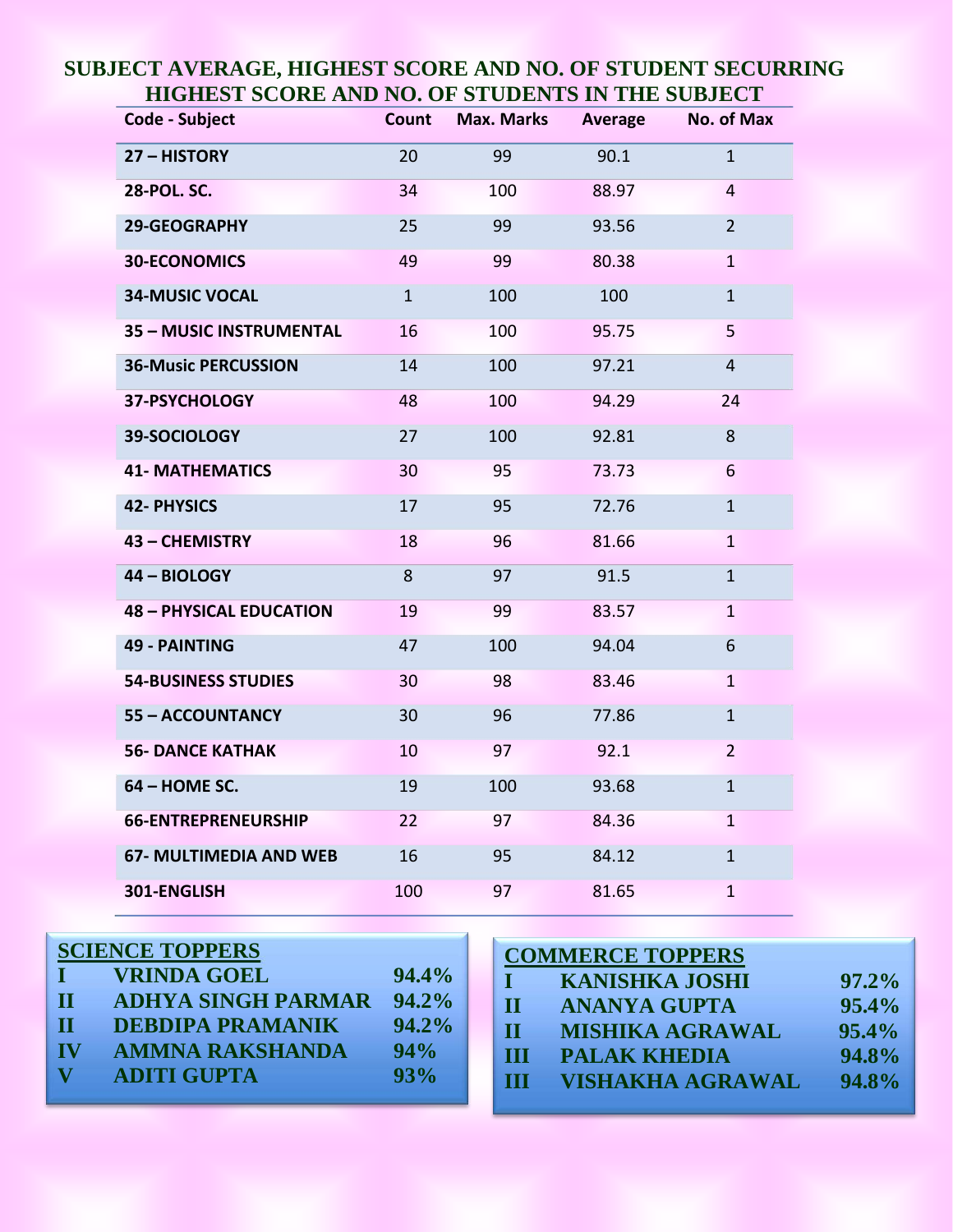|                         | <b>HUMANITIES TOPPERS</b> |       | <b>CLASS X SCHOOL TOPPER</b> |                          |
|-------------------------|---------------------------|-------|------------------------------|--------------------------|
|                         | <b>PRACHI SINGH CHIB</b>  | 98.6% |                              |                          |
| $\mathbf{I}$            | <b>HARMANJOT KAUR</b>     | 98.4% |                              |                          |
| III                     | <b>B MOHITA</b>           | 98.2% |                              |                          |
| IV                      | PALAK AGRAWAL             | 98%   |                              |                          |
| IV                      | <b>KHUSHIKA MAGNANI</b>   | 98%   |                              | <b>Aditi Pathardikar</b> |
| V                       | <b>JUGNU VERMA</b>        | 97.8% |                              | 96.8%                    |
| $\overline{\mathbf{V}}$ | <b>ISHITA GARG</b>        | 97.8% |                              |                          |
|                         | <b>SHATAKSHI</b>          | 97.8% |                              |                          |
|                         | <b>MEHAK BHATI</b>        | 97.8% |                              |                          |
|                         |                           |       |                              |                          |
|                         |                           |       |                              |                          |

# *An Overview of Class X Result9*

| <b>Position NAME</b> |                          | <b>PERCENTAGE</b> | Pe |
|----------------------|--------------------------|-------------------|----|
|                      | <b>ADITI PATHARDIKAR</b> | 96.4              | 50 |
| Ш                    | <b>ANUSHREE KANODIA</b>  | 96.2              | 60 |
| Ш                    | KAAVYA SHARMA            | 96.2              | 70 |
| Ш                    | <b>VANISHA VYAS</b>      | 96.2              | 80 |
| Ш                    | <b>AASTHA GUPTA</b>      | 96                | 90 |
| IV                   | <b>SAMRADDHI SINGH</b>   | 95.8              | Gr |
| v                    | <b>MEGHNA TAPARIA</b>    | 95.6              |    |
| v                    | <b>SUHANI KANSAL</b>     | 95.6              |    |

| <b>Percentage Range</b> | No. of students |
|-------------------------|-----------------|
| 50-60                   | 3               |
| 60-70                   | 11              |
| 70-80                   | 19              |
| 80-90                   | 30              |
| 90-100                  | 32              |
| <b>Grand Total</b>      | 95              |

# **Subject Average, Highest Score and No. of Students in the Subject**

| <b>SUBJECT</b>     | <b>AVERAGE</b> | <b>HIGHEST</b> | <b>NO OF</b>    |
|--------------------|----------------|----------------|-----------------|
|                    |                | <b>SCORE</b>   | <b>STUDENTS</b> |
| <b>ENGLISH</b>     | 82.8           | 95             | 95              |
| <b>HINDI</b>       | 88.39          | 99             | 78              |
| <b>SANSKRIT</b>    | 90.70          | 98             | 17              |
| <b>MATHEMATICS</b> | 78.26          | 99             | 95              |
| <b>SCIENCE</b>     | 77.17          | 98             | 95              |
| <b>SOCIAL SC.</b>  | 89.30          | <b>100</b>     | 95              |

**No. Of Students Secured 100% Marks In The Following Subject SOCIAL SC. – 2**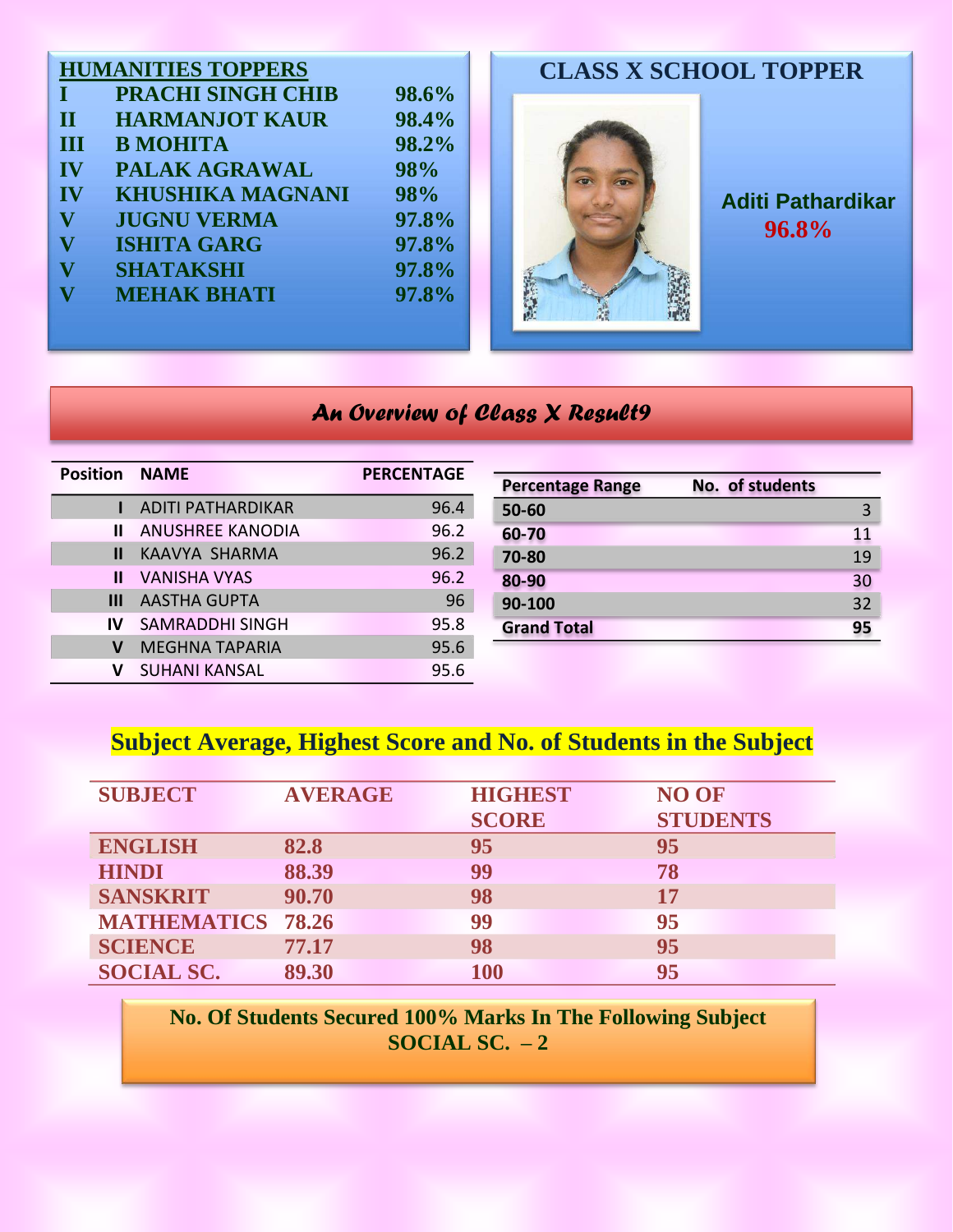



### **Inter House Landscape Painting Competition**

SKV school organized an Inter-House Landscape Painting Competition for Senior Category on 8 April 2019 in the painting room. The theme of the competition was ''Imaginative Landscape ''.

The results were as follows-

Individual Position - **1st - Tanvi Singh 2nd - Dolly Mehani 3rd - Kritika Choudhary**

House Position - **1st - Vasundhara House 2nd- Usha House 3rd- Yashodhara House**

#### **Inter house Hindi Extempore Competition**

On 8th April 2019, inter-house Hindi extempore competition took place in the MJS hall. Two students from each house participated in the competition. Different topics for the extempore was given to the student on the same day. The time limit was two minutes. All the students who participated spoke really well with full enthusiasm and were appreciated by all.

The individual results are as follows - **1st : Ashi Bhagat , class X 2nd :Khushi Nayyar, class XII 3rd : Arushi Pandey, class X**

House Position-**1st : Vasundhara 2nd : Madhvi 3rd: Yashodhara**



## **Inter House Poster Making**

# **Competition**

Imagination is the key to creativity and children can be trained in many ways to develop a strong imagination. One of the ways is through painting. Our school organized an Inter-Class Poster Making Competition for class 6 and 7, on 15th April 2019, in the respective classrooms. The theme of the competition was '' Save Water Save life", and "Valley Of Flower".

The results were as follows-

### Position in class 6th -

**1st - Sushika - 6A 2nd - Rishika - 6B 3rd - Vaanya Saraf - 6B** Position in class 7th - **1st - Kalpana - 7A 2nd- Vaishnavi - 7B 3rd- Naavya Gupta - 7A**

### **Inter House Digital Artwork Competition**

The Inter-House Digital Artwork Competition for the senior category took place on 8th April 2019 in the computer lab. The topic for the competition was "Doodling on the name of SKV, depicting the unique values followed in the school". The software used was Adobe Photoshop CS6 or CC.

Two participants from each house participated in the competition.

Results were as follows:

Position House **I Vasundhara II Madhavi III Usha** 

**Inter-house – Western Music Vocals Solo – Middle**

On the 15<sup>th</sup> of April 2019, four houses competed in the Scindia Kanya Vidyalaya Inter-House Western Music Vocals Solo competition. The theme was acoustic pop and rock.

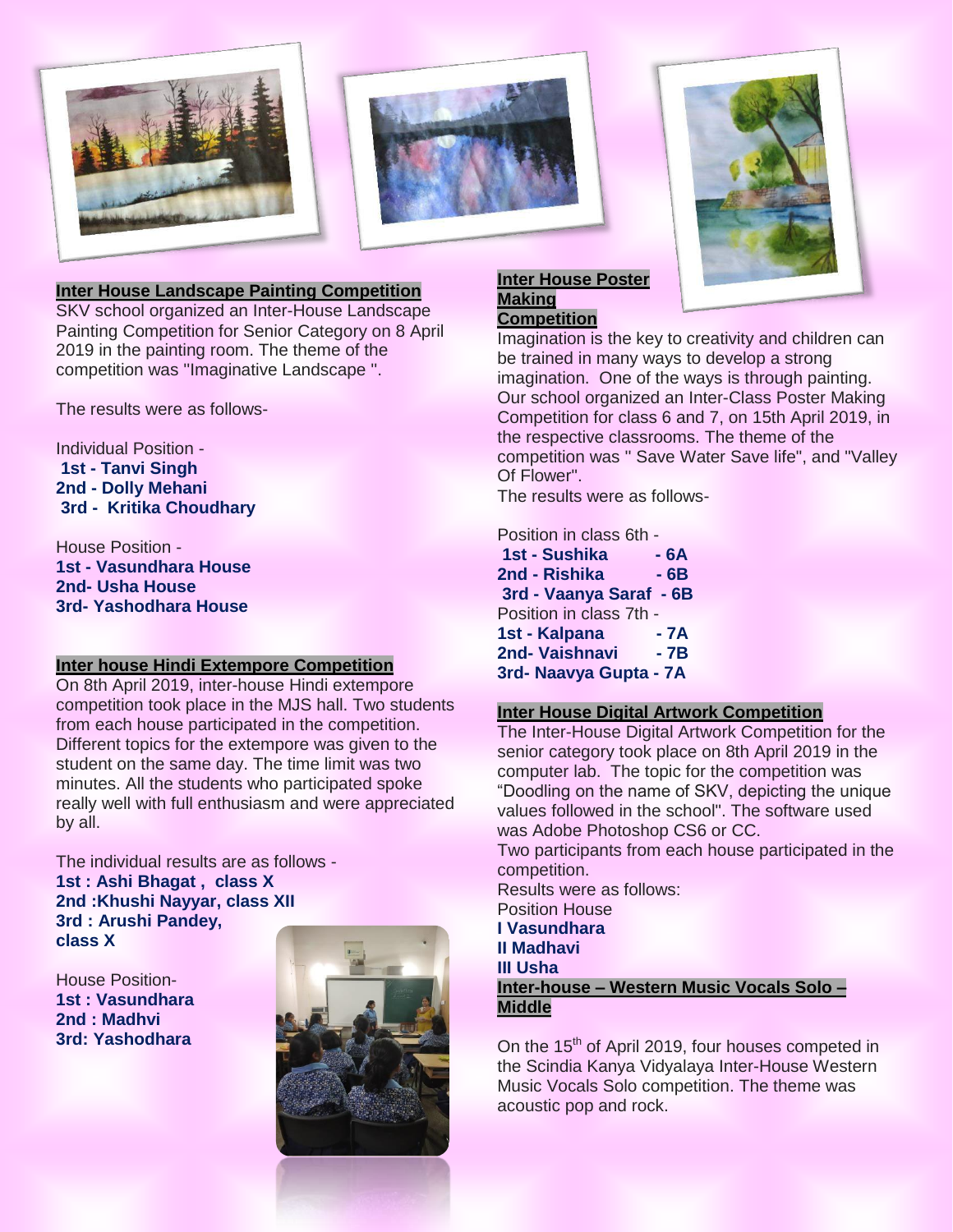# **Inter House Digital Poster Making competition (Srs)**

An Inter House Digital Poster Making competition was held on 15<sup>th</sup> April 2019. Each house had two students participating and, in total, there were four teams. Each team had to design a poster on a given topic. The topics were either: "Summer Food Festival" or "*Bansant Panchami* Celebrations" in Scindia Kanya Vidyalaya".

The results were as follows: **Madhavi House –I Yashodhara House--II Usha House –III Vasundhara House --- IV**



#### **Inter House Tabla competition (Open)**

Inter House Tabla Competition (Open) was scheduled on 15.04.2019. All four houses participated in it

**The result of the competition were as follows:- st Prize - Mansi Agrawal Vasundhara house nd Prize – Neyoshi Sachdev Madhavi House rd Prize – Diya Dhall Yashodhara House**

## **Inter Class English Poetry Writing**

On April  $7<sup>th</sup>$ , 2019 an Inter-class English poetry writing competition was held in the school during English class time. Students of all classes participated in this competition.

This time a new approach was attempted, and instead of giving specific topics, various images were shown to different classes, and participants were required to compose a poem on their perception of these visuals. This permitted the students to give full reign to their creativity and imagination. The images were taken from the covers of various books, and included a butterfly (for Class 6), a chess board (for Class &), a sea shore (for Class 8) birds in flight (for class 9), a breaking heart (class 10) and an abstract theme for Class 12. The result was an eclectic mix of poetic expressions.

Lavanya Singh, from Class 6, Navya Agarwal from Class 7, Ishika Gupta from Class 8, Adya Gupta from Class 9, Lanleima Konsam from Class 10 and Sunaina Mishra from class 12 were awarded for their poetic talents.

# **Inter Class Hindi Poetry Writing Competition**

On 8th April 2019, the Inter Class Hindi Poetry Competition took place for classes VI, VII, VIII. All students from these classes participated in the competition. Different topics were given to the students according to their grade. The time limit was 40 minutes. There was much enthusiasm to give of your best for your house and the results were as follows: Class VI

**1st position = Nancy Agrawal 2nd Position = Manali Agrawal 3rd position = Shriparna Tiwari** 

Class VII **1ST position = Tanishka Agrawal 2nd position = Kalpana 3rd position = Manasvi Mugdal** 

**ClassVIII** 

**1st position = Anushka Khare 2nd position= Kanisha Rai 3rd position= Aanya Rai**

# **Young Ideators Conclave**

The Inter-School YOUNG IDEATORS CONCLAVE, was held at Birla Vidya Mandir, Nainital from 17th to 22nd April 2019. 7 students from our school participated in all the events of the Conclave. The events of the Young Ideators Conclave were: Debate turncoat Debate extempore Art installation Gk Quiz Creative Writing Prose Creative Writing Poem



*Samradhi Agrawal* of class 12 got the first prize in Poetry Writing (Gold Medal).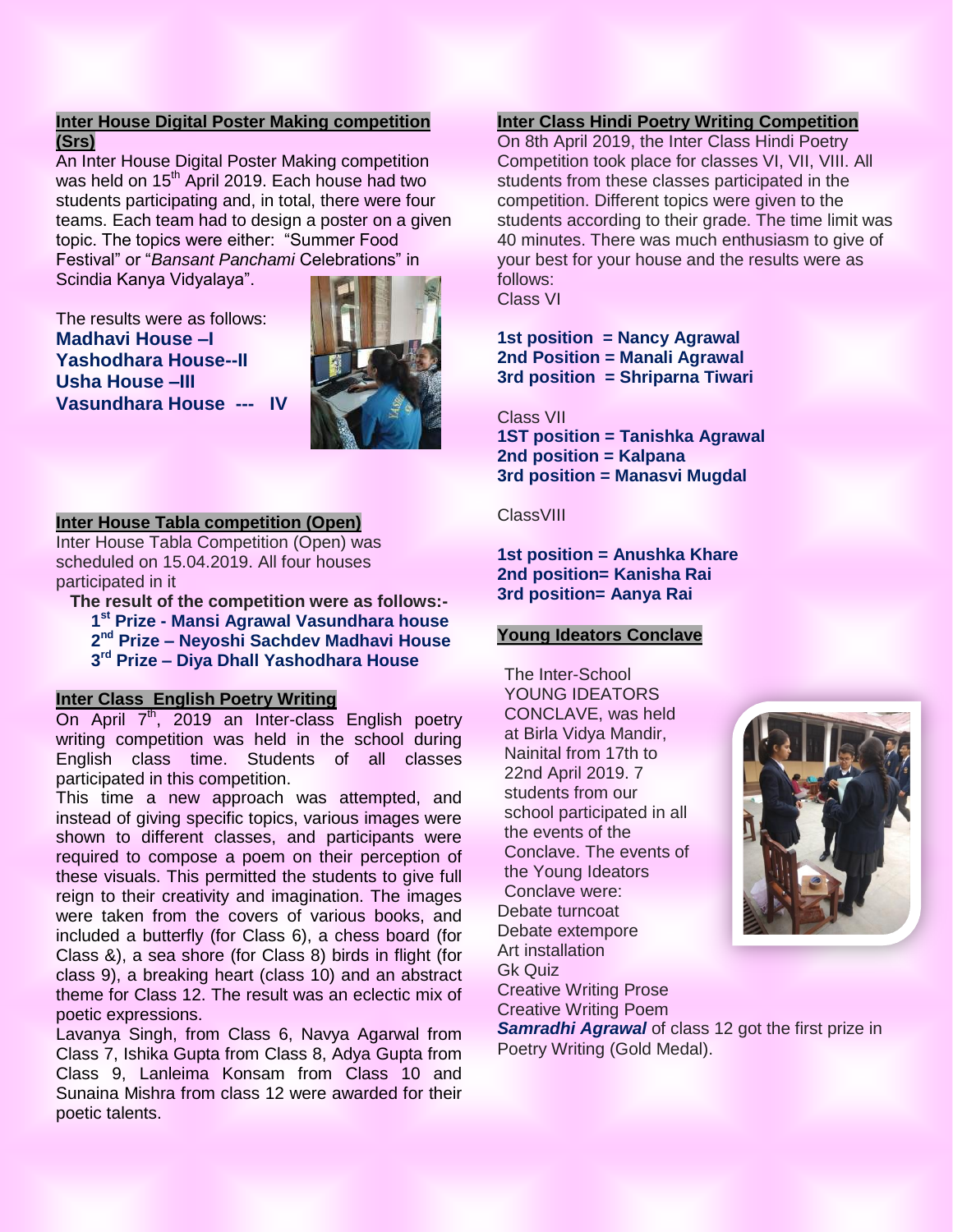### **Univariety Face To Face Counselling**

Saumya Tripathi and Stuti Jain were two career councillors from "Univariety" who were at SKV from April  $3^{rd}$  to April  $8^{th}$ , counselling students of classes 10 and 12. They guided the students of Class 10 regarding the stream they should opt for in the Plus 2 course of study, depending on their aptitude and personal interests. The students of Class 12 were counselled regarding the various colleges and courses that are available in the subjects of their choices.

An introduction to university and career counselling was done with class 9 students, as well, by Ms. Priya Arora. The workshop ended with a question and answer session with the organizers.



### **Student Exchange Program – SKV, Gwalior & Happy Day School, Shivpuri**

Under a student exchange programme, 2019-2020, Scindia Kanya Vidyalaya, Gwalior hosted students of class VII from Happy Day School, Shivpuri from 8<sup>th</sup>

April to  $13<sup>th</sup>$  April 2019.

A team of 8 students and 1 escort teacher arrived at SKV on 7<sup>th</sup> April 2019. They were accommodated in Usha House. A formal introduction with the students of the house was done during night assembly.

A visit to Jai Vilas Palace, Tansen Tomb and Gwalior

Fort was organized for the visitors who enjoyed their visit to the historical sites of Gwalior.



On 17<sup>th</sup> April 2019, Mr. Mahesh Mishra, Chief consultant of Forest Conservation visited Scindia Kanya Vidyalaya, Gwalior campus.

He had half an hour interactive session with students and staff. He shared valuable information about forest conservation, water conservation etc. He also shared how to do home gardening, save animals and birds.



### **Feeling Mind Workshop**

On the 15th and 16th April 2019, Dr. Chinu Agarwal, a renowned psychologist enriched the students of classes 6, 7 and 8 with her thought provoking lecture. Her talk was on "Study Skills and Techniques Program".

The students were taught how they can study and memorize in an effective way along with ways in which they can organize themselves in order to be more focused.

#### **Movie Fest**

For four evenings running, from April  $4<sup>th</sup>$  to April  $7<sup>th</sup>$ , MJS hall was a regular destination of all students as they eagerly sat through an evening's entertainment at the movies. It was a reprise of an early time, before television and the internet, when cinema was a popular form of entertainment.

The movie fest 2019 was organised by SKV.

**Math Activity** (for Math students of IX, X and XII) A film based on mathematics was screened for the students on  $20<sup>th</sup>$  April in the MJS Hall from 2:45 pm to 3:45 pm, by the mathematics department. The film was titled "The Great Math Mystery- a documentary